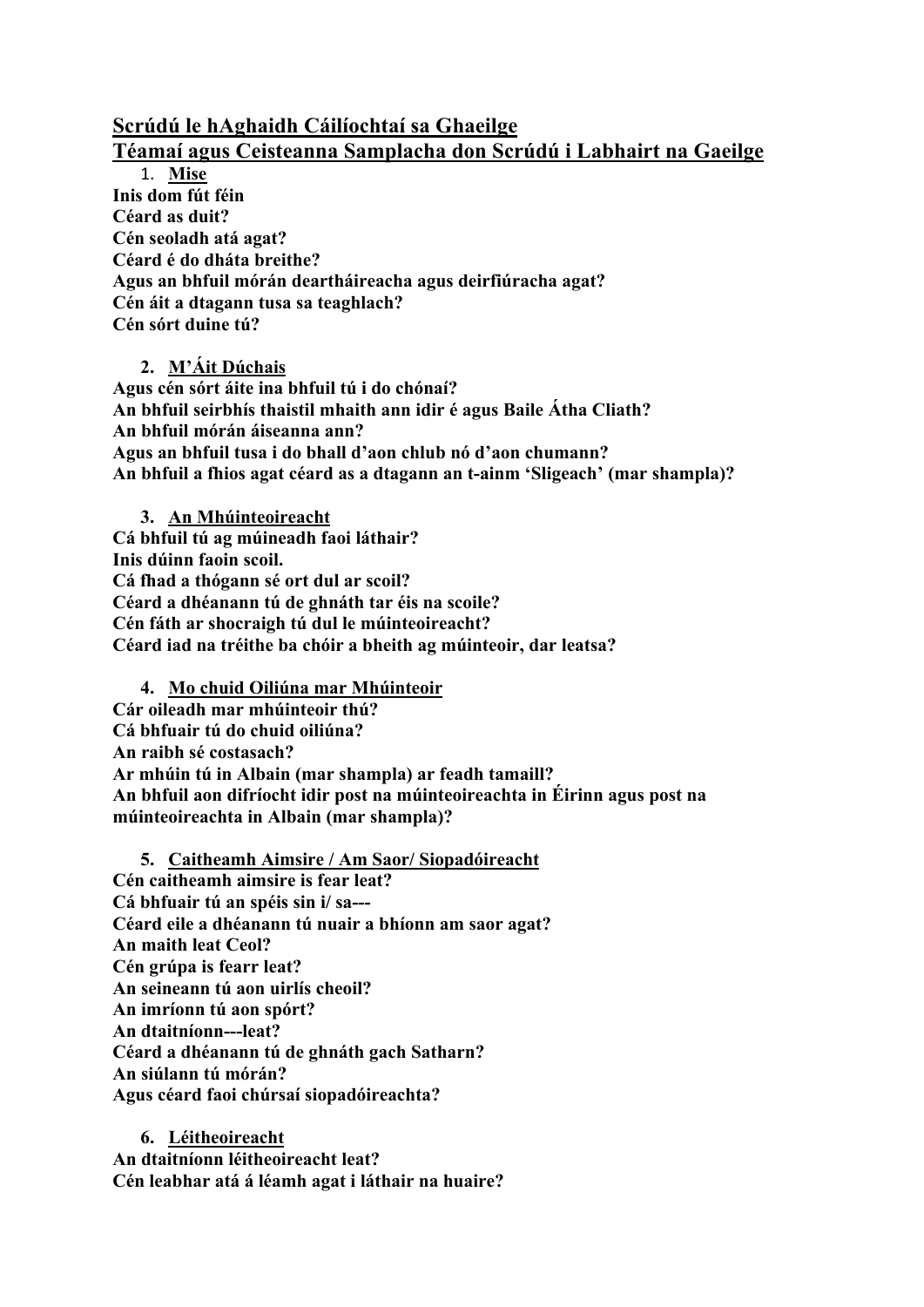**Céard é an leabhar deireanach a léigh tú? Céard é an leabhar is fearr a léigh tú riamh? Cá bhfuair tú an leabhar? Céard é scéal an leabhair? Cá bhfuil sé suite?**

**7. An Teilifís An bhféachann tú ar an teilifís mórán? Cén clár teilifíse is fearr leat? Cén sórt cláir é? Cén fáth a dtaitníonn ---leat? An bhfuil aon charachtar ar leith a thaitníonn leat?**

**8. An Phictiúrlann An bhfaca tú aon scannán/ phictiúr maith le déanaí? Inis dom faoi. Cé acu is fearr leat dul chuig na pictiúir nó DVD a thógail amach ar cíos?**

**9. Taisteal / Bia / Deoch An ndeachaigh tú ar saoire thar lear riamh? Cén fáth a ndeachaigh tú ansin? Cá fhad a bhí tú ann? Cár fhan tú? Céard a rinne tú nuair a bhí tú ann? Agus maidir le praghasanna de, an bhfuil ---costasach mar thír? Agus céard faoi na bialanna ann? Cé acu ab fhearr leat, mar sin, cónaí i / sa ---nó cónaí in Éirinn? Cén fáth? 10. An Ghaeltacht An ndeachaigh tú go dtí an Ghaeltacht fós? Cá ndeachaigh tú? Cá fhad a bhí tú ann? Agus céard faoin lóistín? An raibh bean an tí go deas? Céard a rinne sibh sna ranganna? Agus céard faoi mhuintir na háite? Ar fhoghlaim tú móran Gaeilge? Céard a rinne tú nuair a bhí am saor agat? Ar mhaith leat cónaí ansin? An raibh an aimsir go maith nuair a bhí tú sa Ghaeltacht?**

**11. An Aimsir Cén sórt aimsire atá amuigh ansin inniú?**

**12. An Pholaitíocht agus Cúrsaí Reatha An bhfuil spéis agat sa pholaitíocht? An bhfuil meas agat ar aon pholaiteoir ar leith?**

**13. An S.C.G. / O.C.G.**